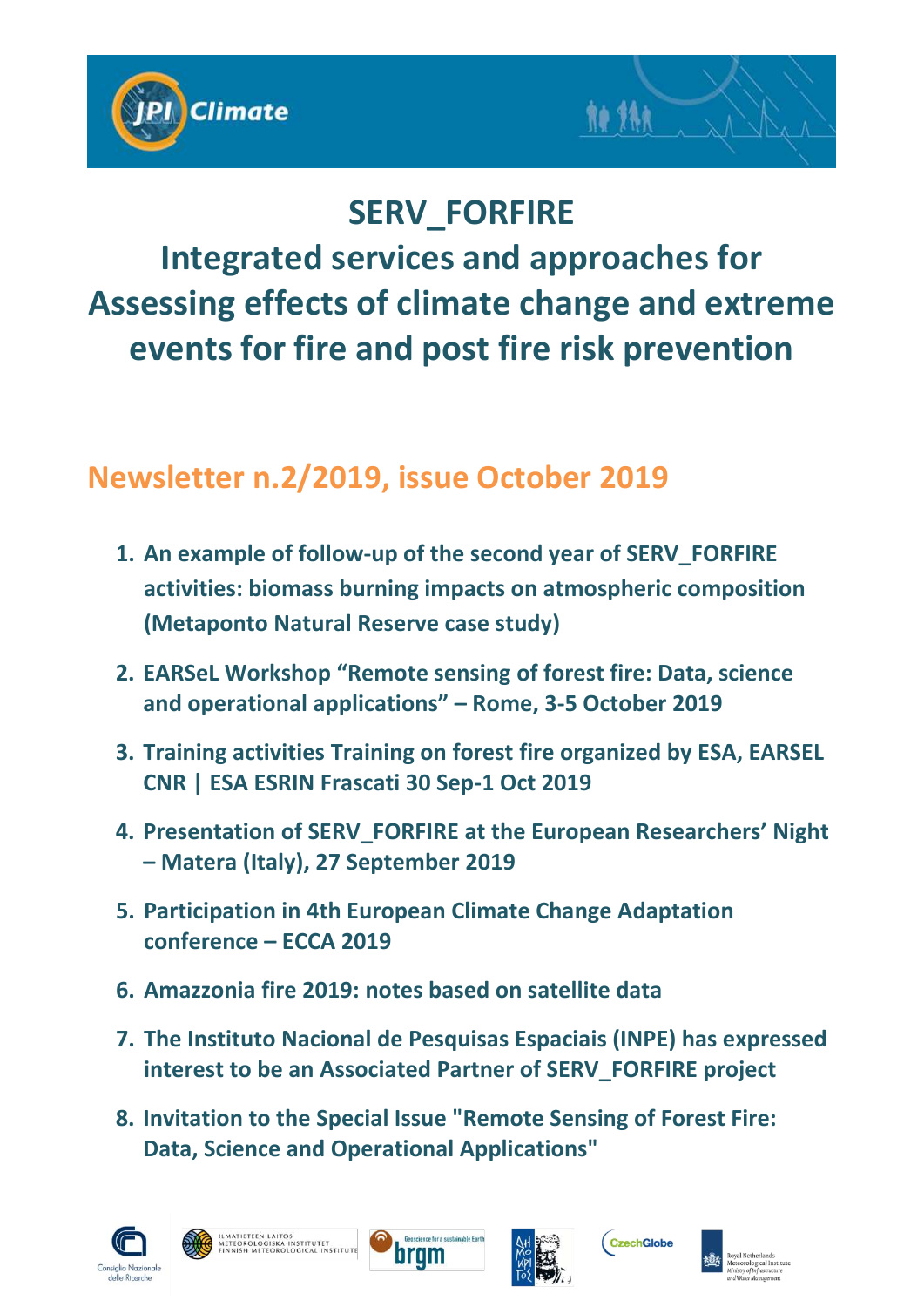











 $\bigg(\text{CzechGlobe}\bigg)$ 

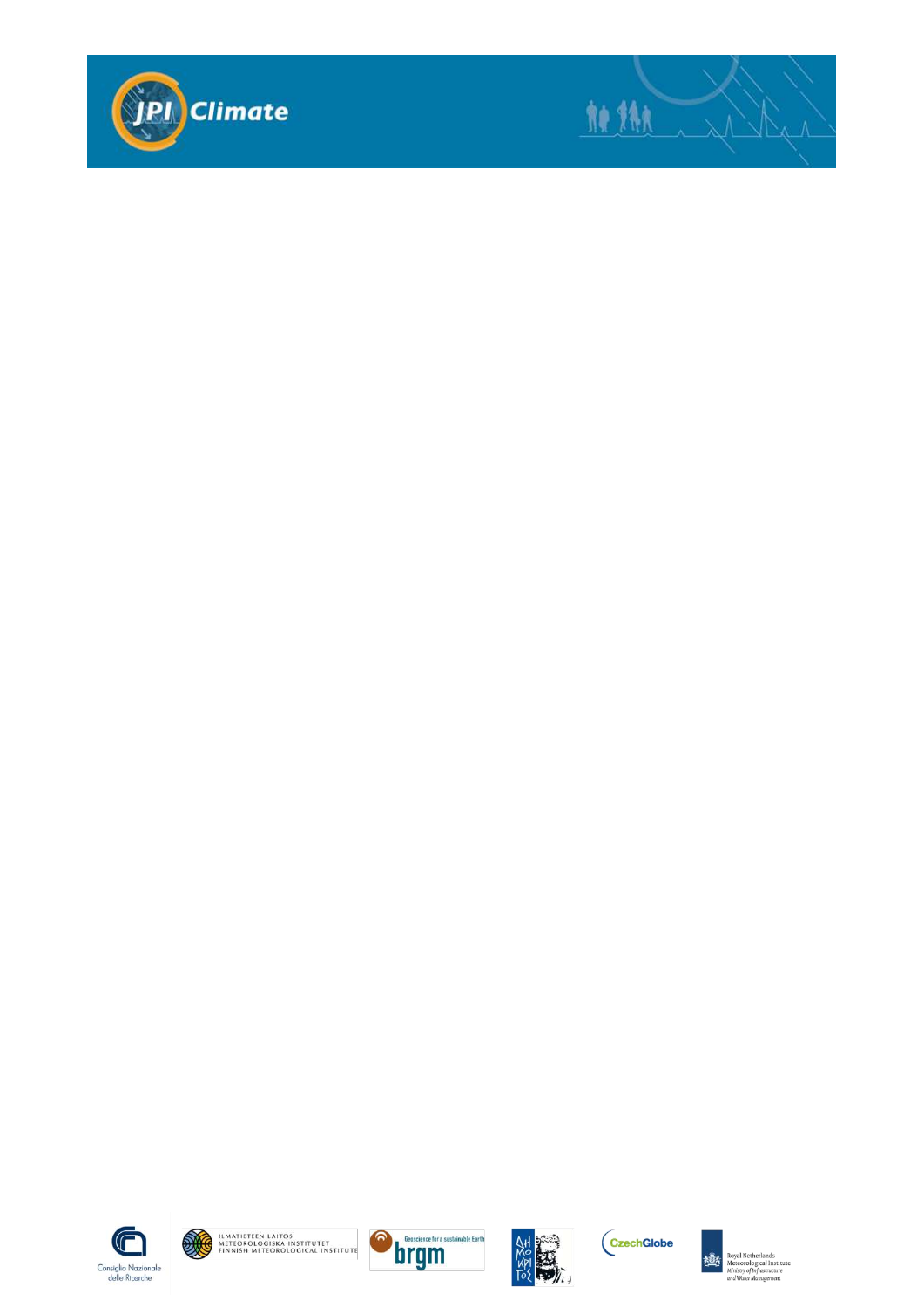

#### **1. Biomass burning impacts on atmospheric composition (Metaponto Natural Reserve case study)**

IRET CNR carried out a field sampling campaign at the Metaponto National Reserve (Basilicata Region, South of Italy) in August 2019. The site was selected for both its proneness to fire and its proximity to a burned area, similar in both vegetation and topographic complexity. (Fig. 1). The collected samples are being analysed with the combustion chamber, which continuously quantifies emissions throughout the different phases of a fire (pre-ignition, flaming and smoldering).





The aim is an accurate parameterization of the emission factors of various compounds such as  $CO<sub>2</sub>$ , CO, CH4, particulate matter (PM) and volatile organic compounds (VOCs). Within ServForFire project, the speciation profile of emission will contribute to the effective quantification of biomassburning impacts on atmospheric composition.









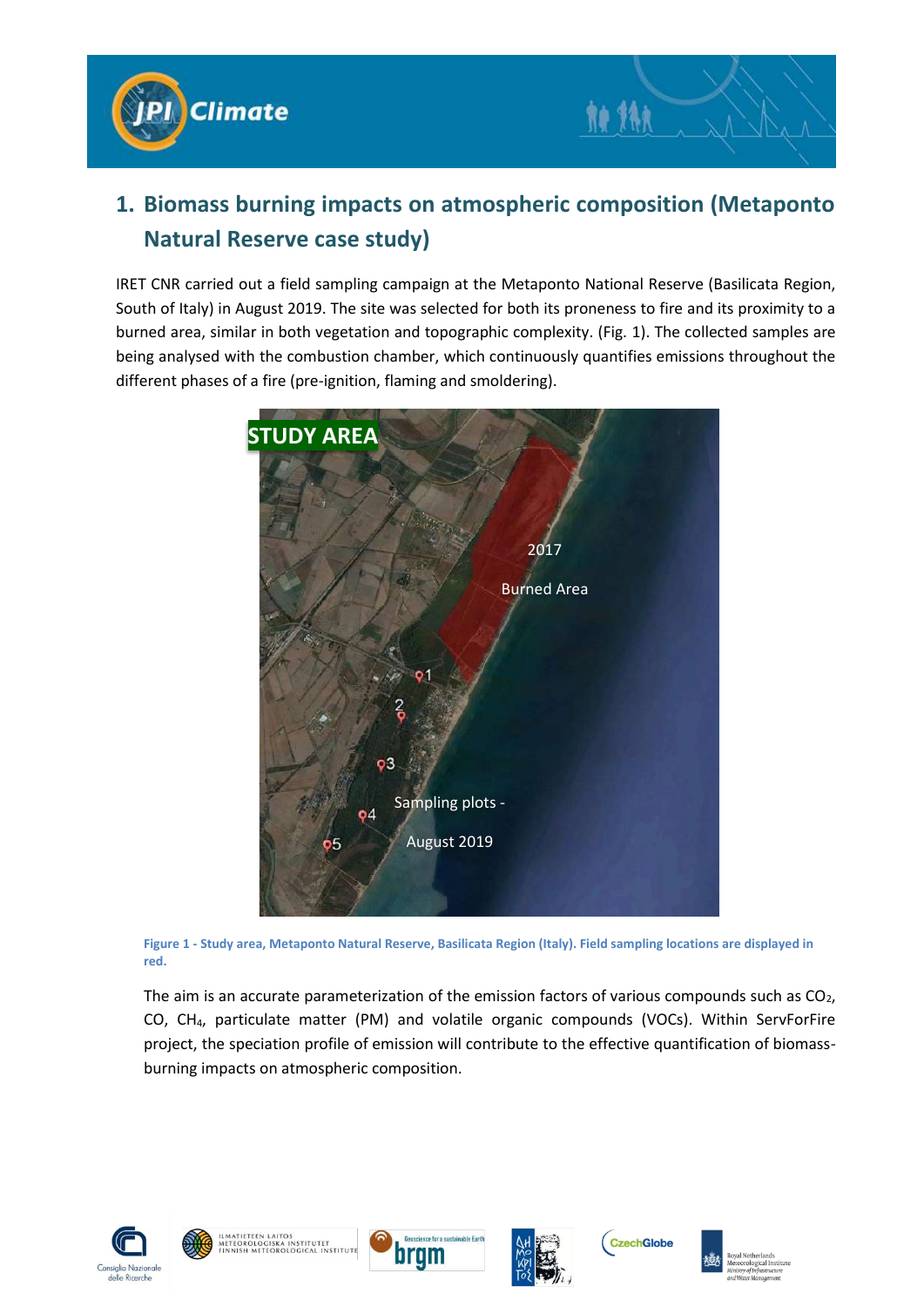

**Figure 2 - Combustion chamber analysis at IRET CNR**







able Earth



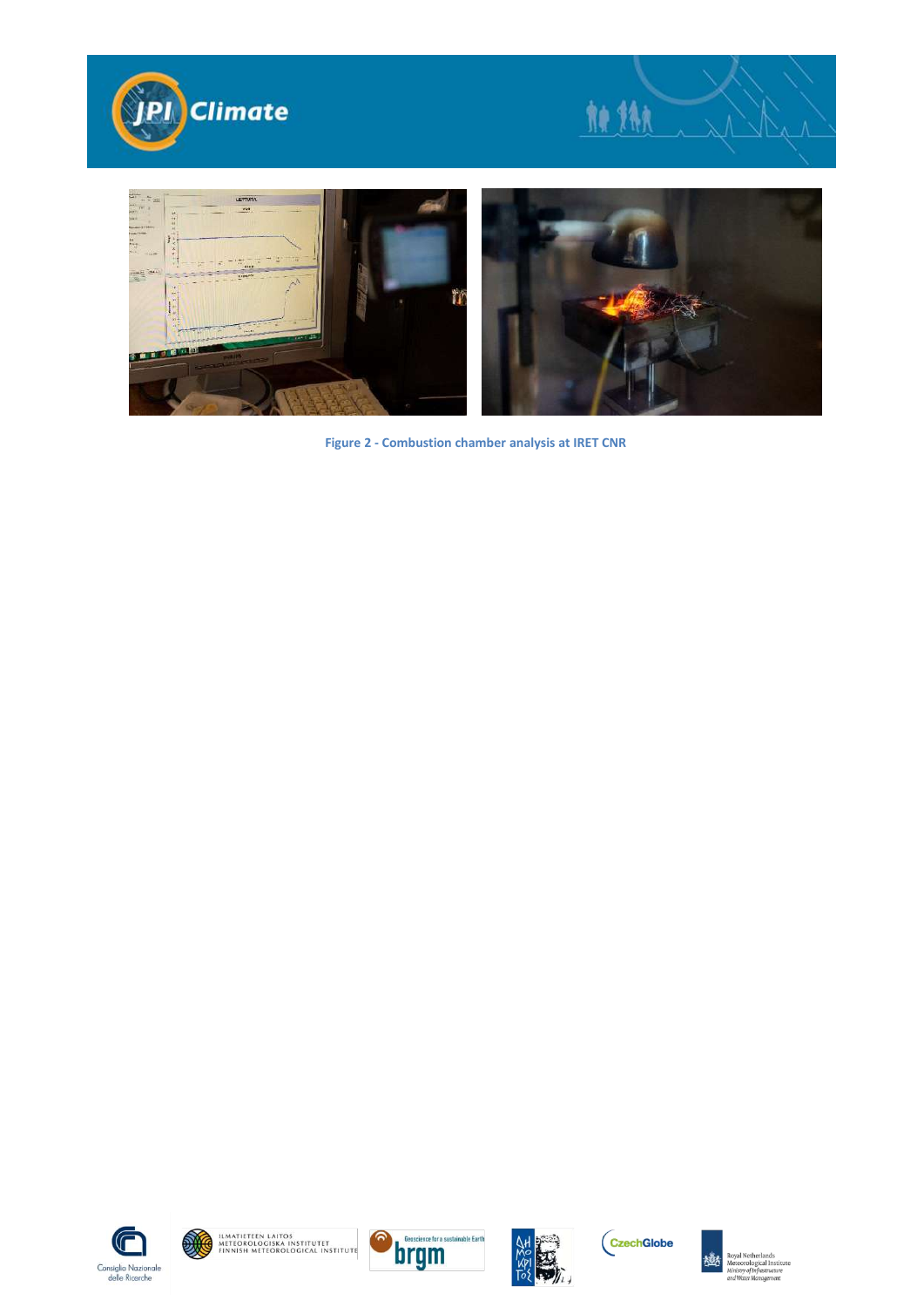

### **2. EARSeL Workshop "Remote sensing of forest fire: Data, science and operational applications" – Rome, 3-5 October 2019**

*Sala Marconi, CNR, Piazzale Aldo Moro 7, 00185 Roma, Italy*

The workshop, organized by the European Association of Remote Sensing Laboratories "EARSEL" was held in Rome at CNR headquarter from 3 to 5 October 2019. It was the 12th EARSeL Forest Fires SIG Workshop. It was chaired by Rosa Lasaponara (CNR-IMAA), Lead Principal Investigator of SERV FORFIRE project and by Ioannis Gitas, Aristotle University of Thessaloniki, and has benefited from the presence of all the principal investigators of the project and other well-known experts, who are part of the Workshop's Scientific Committee.



**Figure 3 - EARSeL Workshop "Remote sensing of forest fire: Data, science and operational applications" – Rome, 3-5 October 2019**

The Workshop topic was the "Remote sensing of fire: Data, science and operational applications". The workshop has brought together experts in remote sensing, forest managers, researchers, local governments and global organizations to address the key strategic issues of fire data science, modelling, management, and monitoring. Among the invited speakers, it is worth noted, Emilio Chuvieco, Professor of Geography and director of the Environmental Ethics chair at the University of Alcalá (ES), Antonello Provenzale, Director of the Institute of Geosciences and Earth Resources, CNR (IT) and Jesus S. Miguel, Senior researcher at the European Commission Joint Research Centre.

The thematic session has included presentations and poster on the use of historical archives and data delivered by the most recent satellite missions, employing big data and time-series for:

Dynamic modelling fire occurrence, fuel structure and fuel moisture models

 Application of image processing techniques and machine learning to support fire management











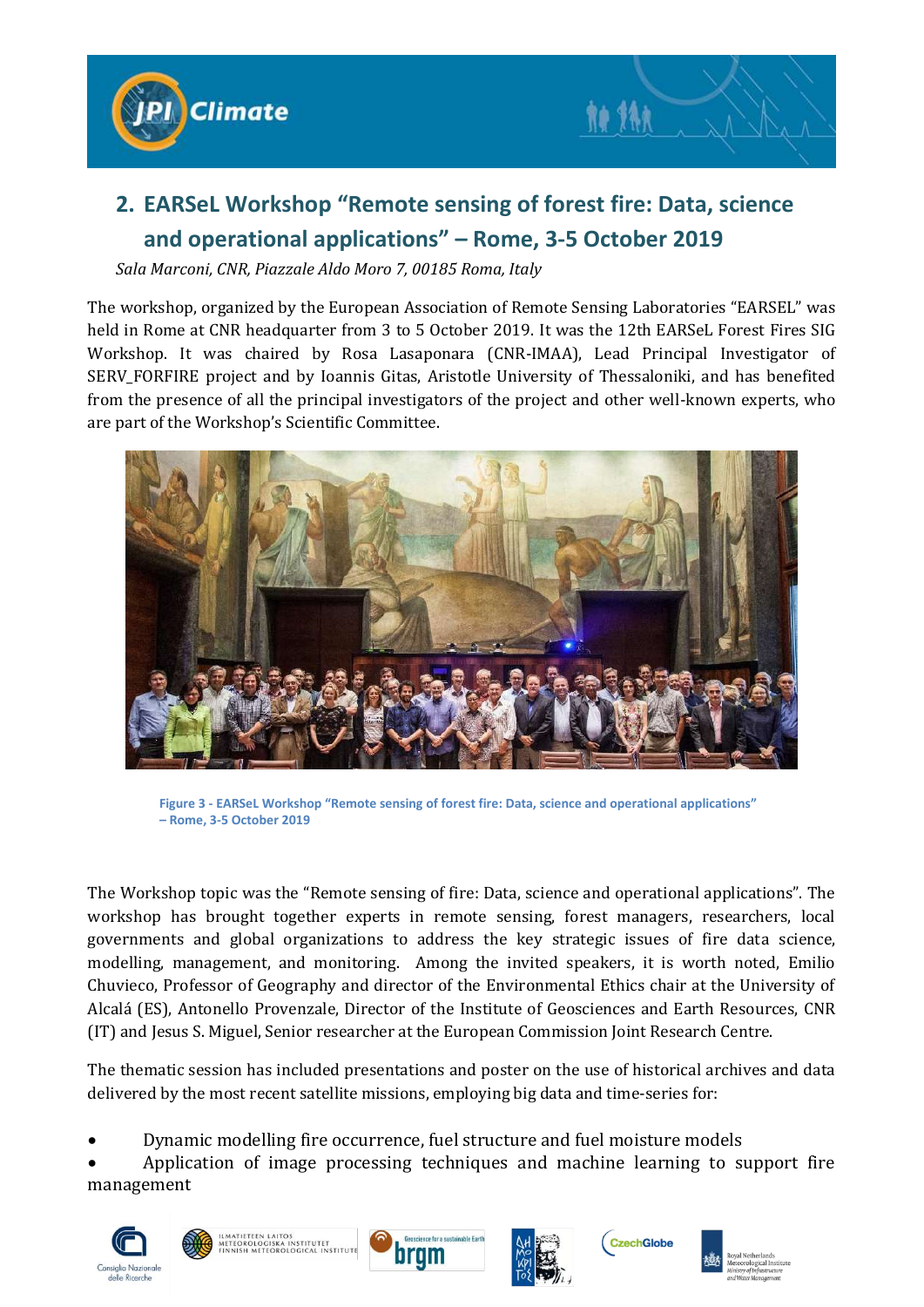



- Integration of satellite, airborne, and field sensor for wildfire management
- Fire detection and monitoring on multiple scales
- Fire behaviour and fire impacts
- Burned area, severity estimation and ecological impacts,
- Fuel consumption and fuel load estimation
- Laboratory and field studies of fire and post-fire residues
- Fire emissions estimation and air quality monitoring
- wildfire impacts and post-fire treatments.
- Exploitation of Big Earth Data and satellite time-series for fire disturbance monitoring
- Studies on the impact of climate change on forest fires occurrence and severity;
- Contribution of Sentinel missions on forest fire research;
- Improved methods of modelling post-fire vegetation trends;
- Modelling and Monitoring post fire vegetation recovery

SERV FORFIRE project was presented by the contribution "INTEGRATED SERVICES AND APPROACHES FOR ASSESSING EFFECTS OF CLIMATE CHANGE AND EXTREME EVENTS FOR FIRE AND POST FIRE RISK PREVENTION", with the participation of all partner.

Conference website:<https://cnrfire2019.eu/#organizers>









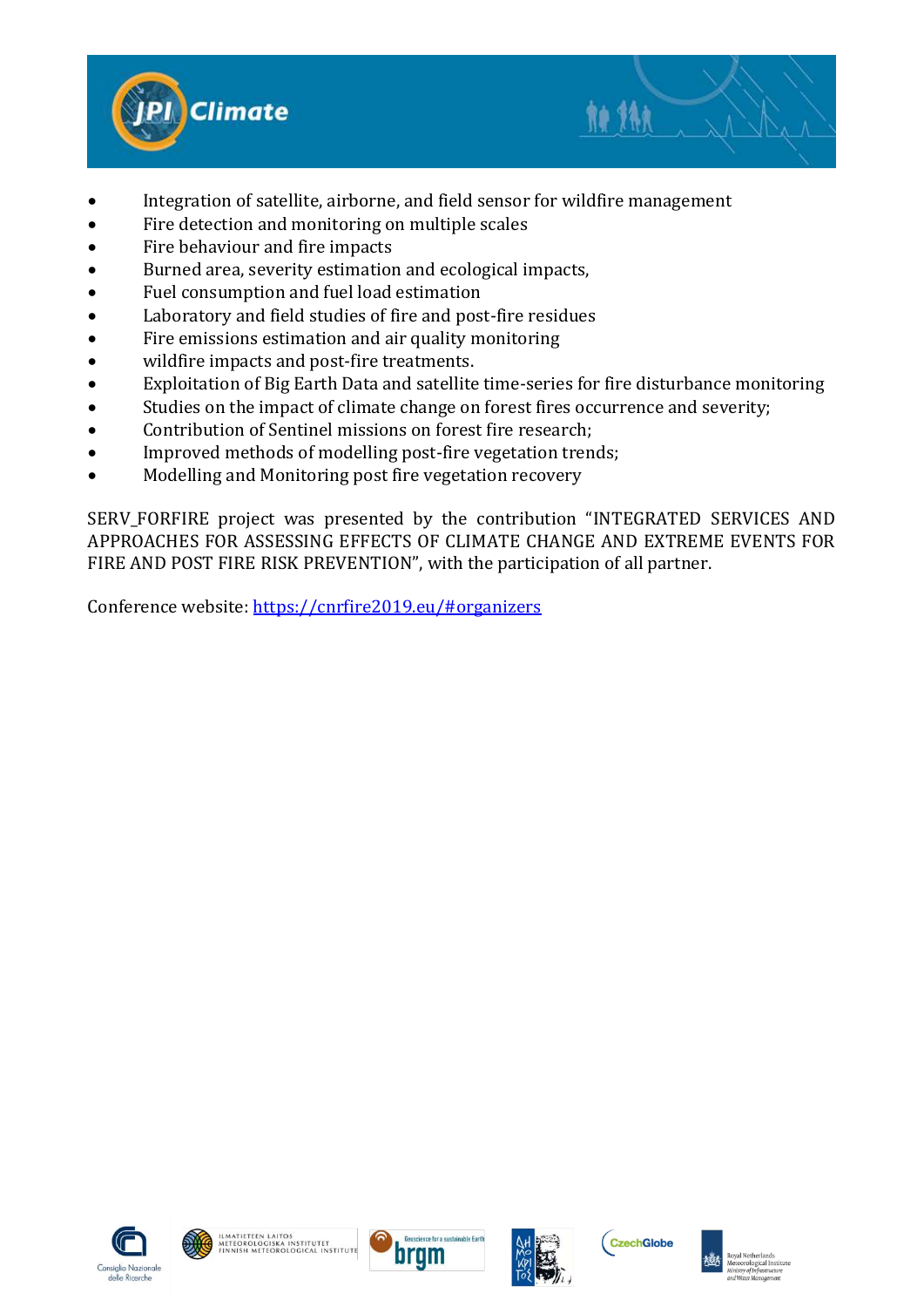



#### **3. Training on forest fire organized by ESA, EARSEL CNR | ESA ESRIN Frascati 30 Sep-1 Oct 2019**

*Training Room 9007 (Building 9), ESA ESRIN, Largo Galileo Galilei, 1, 00044 Frascati RM, Italy*

On the occasion of the 12th EARSeL Forest Fires SIG Workshop, a training course was organized on the application of active and passive remote sensing techniques for fire research. The training course was held from 30 September to 1 October in Rome at European Space Agency building. The course was focused on the use of active and passive Earth Observation (EO) Technologies for fire monitoring.

EO has long been considered as a key tool for fire data, science, modelling, management, and monitoring. The most recent developments in computer technology, data processing, artificial intelligence (AI), deep learning approaches, and geospatial data mining techniques, enable advanced dynamic modelling, tools, data integration, and assimilation schemes, and are expected to significantly support and improve fire science and operational applications. Recently, the availability of new sensors from satellite, aerial, drone, and ground, along with the free access to large archives of data, has opened new perspectives for both fire science and applications.

The training was addressed to early career researchers, students, phD students and young professionals from European institutions and Canada with background in Remote Sensing and working in topics related to wildfire. 26 Applicants from different countries have participated. The official language of the training course was English.









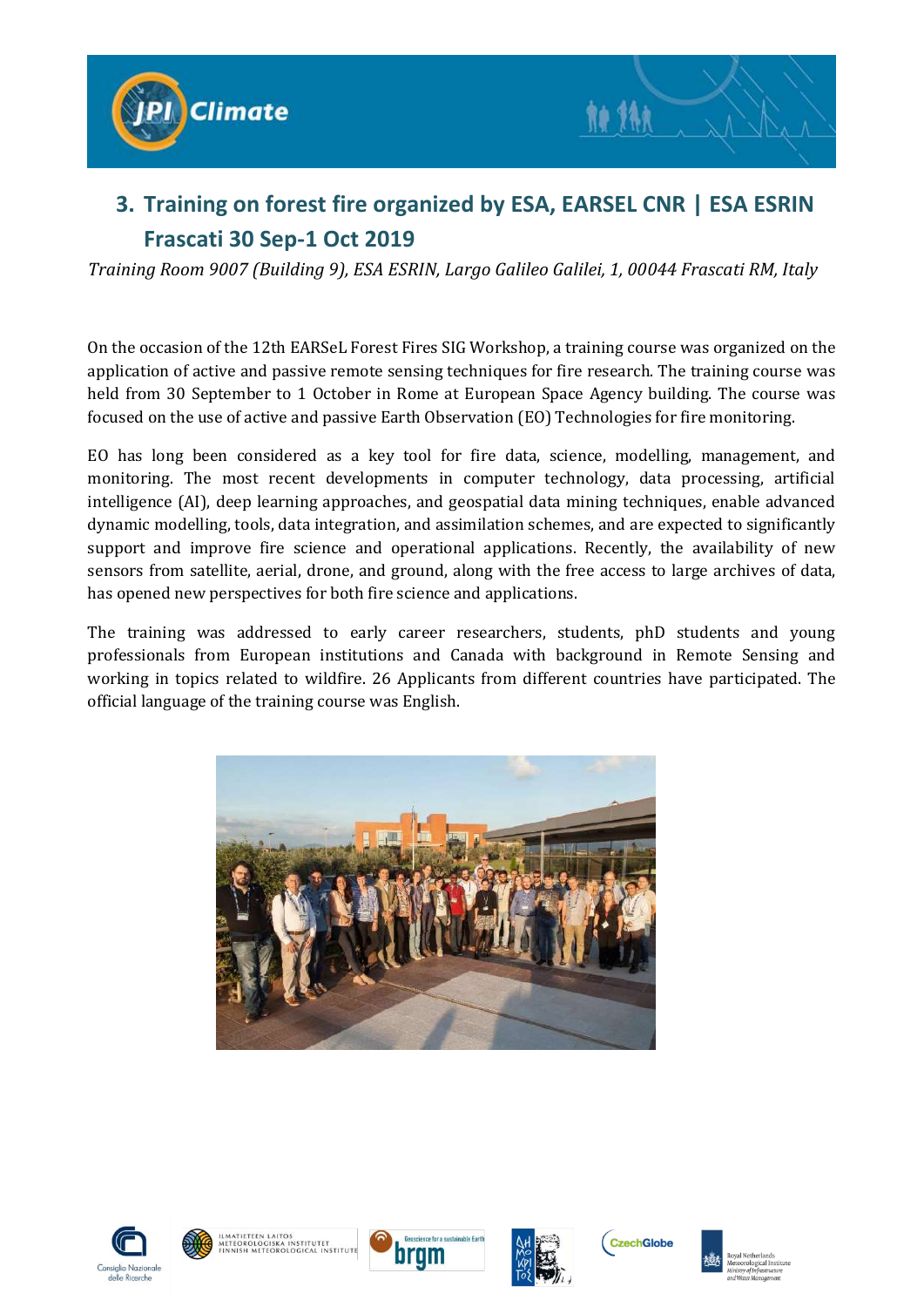





**Figure 4 - Training on forest fire organized by ESA, EARSEL CNR | ESA ESRIN Frascati 30 Sep-1 Oct 2019**

Training course website:<https://cnrfire2019.eu/#training>







e Farti



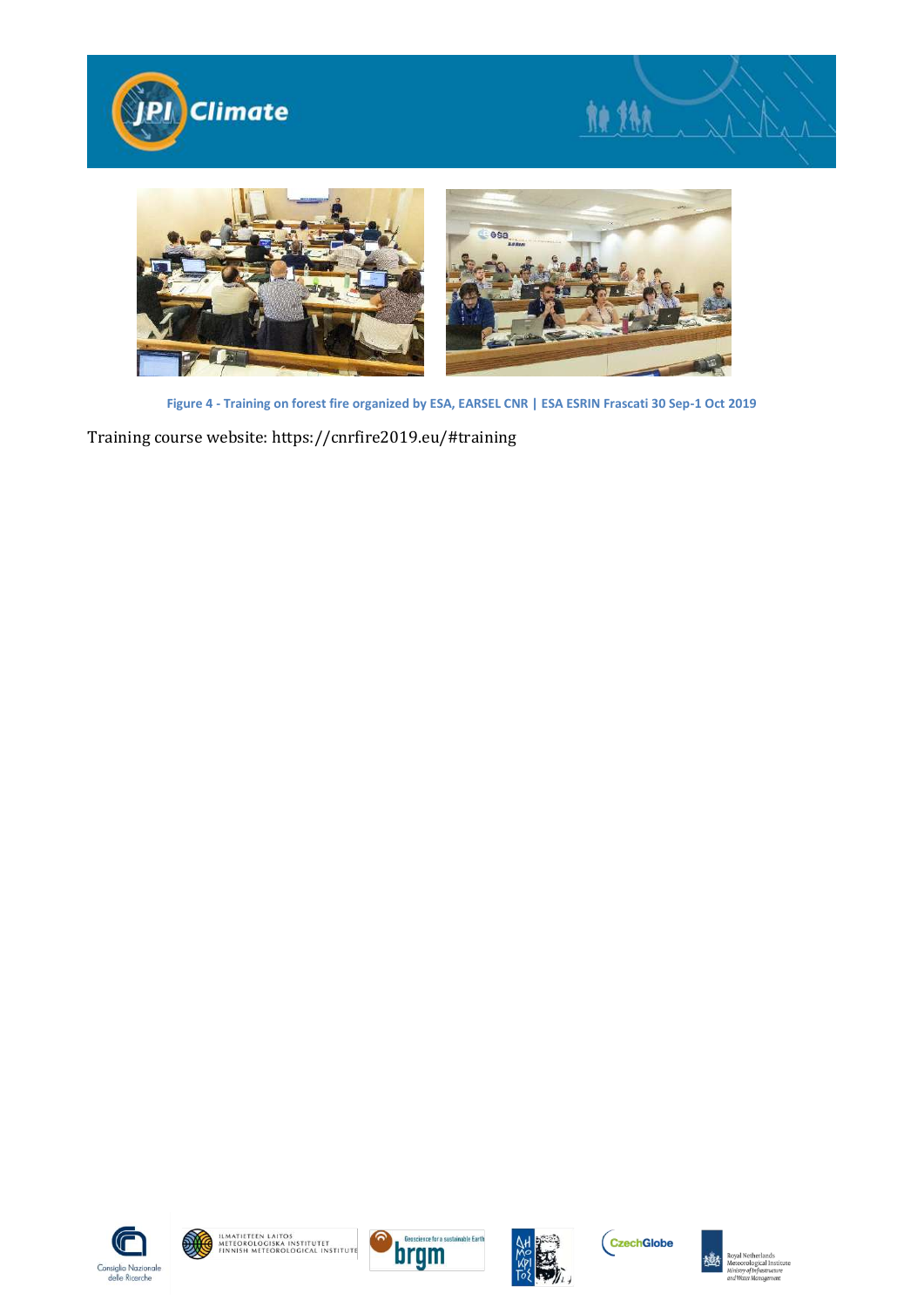

#### **4. Presentation of SERV\_FORFIRE at the European Researchers' Night – Matera (Italy), 27 September 2019**

The project SERV\_FORFIRE was shown at the European Researchers' Night, held in Matera (Italy) on 27 September 2019, within the BRAINCITIES project, which was acknowledged as Associated Event to the European Researchers' Night. The project was shown both as a video and a panel at the European Corner, set up in the square of the University of Basilicata, where the core of the activities of the project have been realized.



**Figure 5 – SERV\_FORFIRE at the European Researchers' Night, Matera (Italy), 27 September 2019**









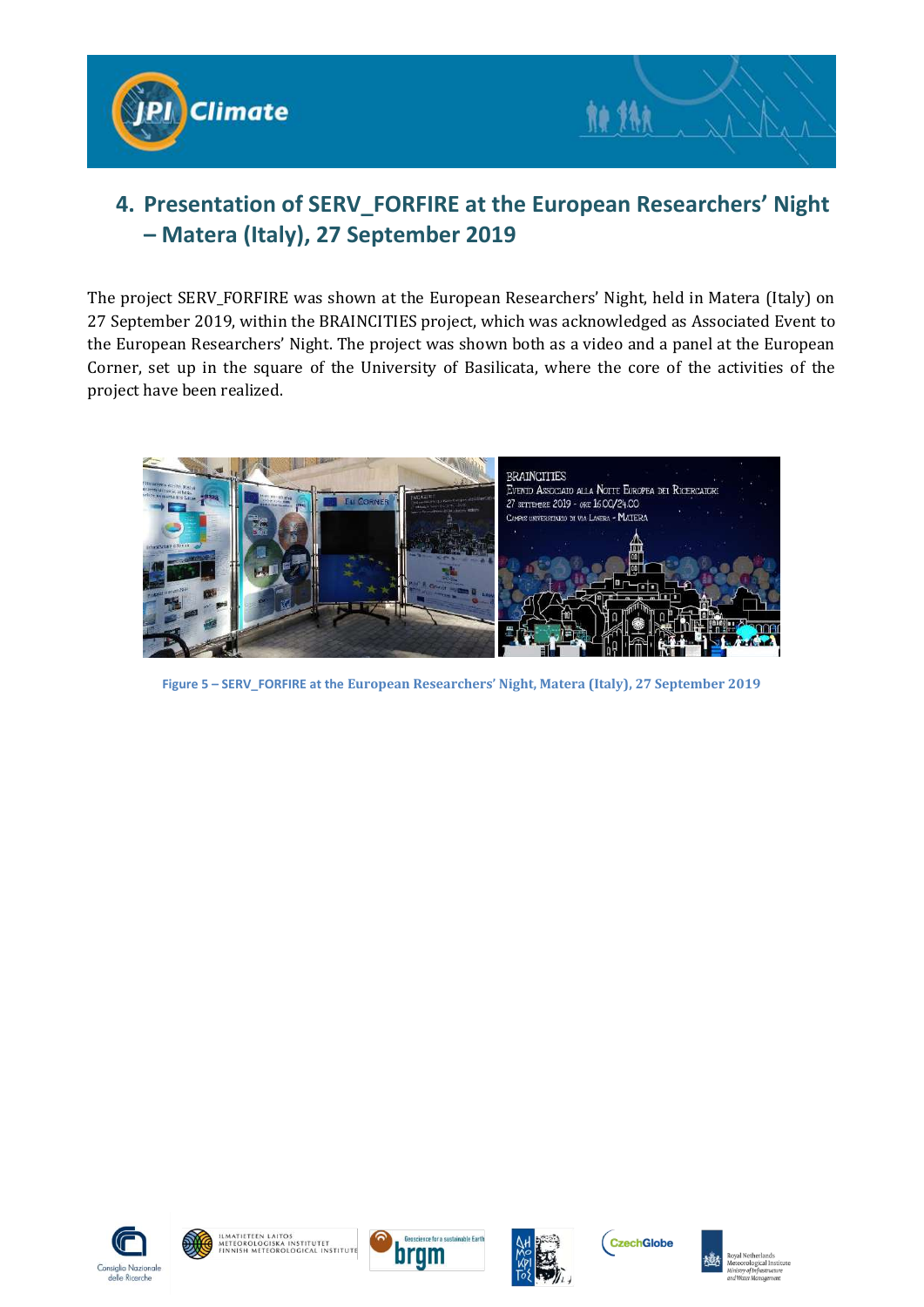



#### **5. Participation in 4th European Climate Change Adaptation conference – ECCA 2019**

#### *Participation in 4th European Climate Change Adaptation conference – ECCA 2019*

SERV FORFIRE team will take part at 4th European Climate Change Adaptation conference (ECCA) on 29 May 2019 in Lisbon. SERV\_FORFIRE "Integrated services and approaches for Assessing effects of climate change and extreme events for fire and post fire risk prevention" project started on 15 September 2017 with the aim of creating an international collaborative community, expert in remote sensing soil and vegetation, risk management and mitigation, and the challenge of providing climate information along with decision makers and planning authorities for the fire and post fire risk prevention.

The project partnership is coordinated by the Department of Earth system science and environmental technologies of the National Research Council of Italy (DTA-CNR) and it is composed by the Finnish Meteorological Institute (Finland), Bureau de Recherches Géologiques et Minières (France), National Center for Scientific Research "Demokritos" (Greece), the Global Change Research Institute of the Czech Academy of Sciences (Czech Republic) and the Royal Netherlands Meteorological Institute (The Netherland).

Rosa Lasaponara, from CNR-IMAA, as Lead Principal Investigator of SERV\_FORFIRE will present the main activities and results achieved so far by the project Consortium from the beginning of the project on the climate booth of the Joint Programme Initiative (JPI), at the session "Climate services for the water, agriculture and energy sectors". The following highlights have been obtained within the project: the seasonal and sub-seasonal forecast of fire and post-fire risk (as landslides, erosion, etc.) for improving mitigation strategy, a drought-monitoring and forecasting system to provide a semi-automatic, more detailed, timely and comprehensive operational service for decision making, water authorities, researchers and general stakeholders; forecast particulate matter emissions from wildfires worldwide to be used in global-scale air quality forecasting simulations.

<https://www.ecca2019.eu/29-may/>







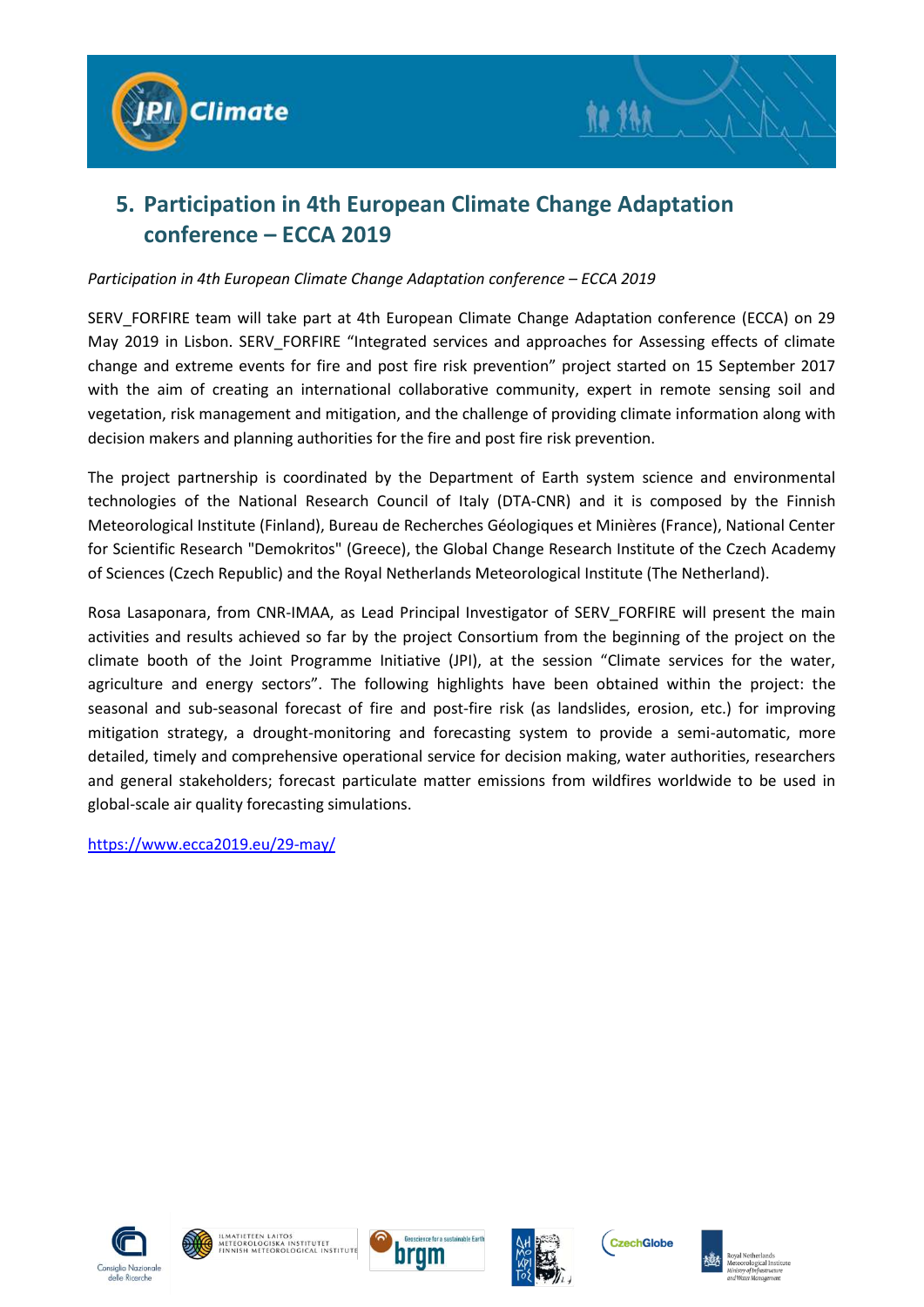

#### **6. Amazzonia fire 2019: notes based on satellite data**

**Climate** 

The fires season of the Amazon rainforest of 2019 was characterized by a significant increase events in the first eight months of 2019, compared to fires in 2018 between Brazil, Bolivia, Paraguay and Peru during the dry tropical season. The increasing rates were first reported by the National Space Research Institute of Brazil (Instituto Nacional de Pesquisas Espaciais , INPE) in June and July 2019 through the satellite monitoring systems, the same used by NASA.

As of 29 August 2019 , INPE recorded over **80,000 fires throughout Brazil**, out of which more than 40,000 have occurred in the Brazil's Legal Amazon ( Amazônia Legalo BLA), which contains 60% of the rainforest. INPE has recorded an increase of 77% over 2018, in respect with the same reference period.

In addition to the impact on the global climate, with the increase in temperatures, it is necessary to consider the different biodiversity affected by the excess of carbon dioxide and carbon monoxide emitted. In the same way, from a social, anthropological and human point of view, the situation of the indigenous tribes, now devastated by the several fires that caused the loss of their homes and habitats, with almost 6,000 displaced people, risks to erase a part of history and to loss the traditions of ancient people.

**INPE has estimated that 99% of fires in the Amazon basin are the result of human actions**, intentional or accidental. Local farmers, the major multinationals, exploit the burnt areas for the new intensive crop of maize, wheat and soya. Since the 1970s, deforestation in Brazil has been carried out in order to obtain more space for intensive livestock farming, but in recent years the phenomenon has increased.

The data are worrying: it is necessary to work as quickly as possible on the burnt areas to ensure these do not become other land used for profit, it is essential to re-forest the deforested areas in order to reserve biodiversity.



**Figure 6 - Case study : Corumbà, Mato Grosso do Sul, Brazil.**

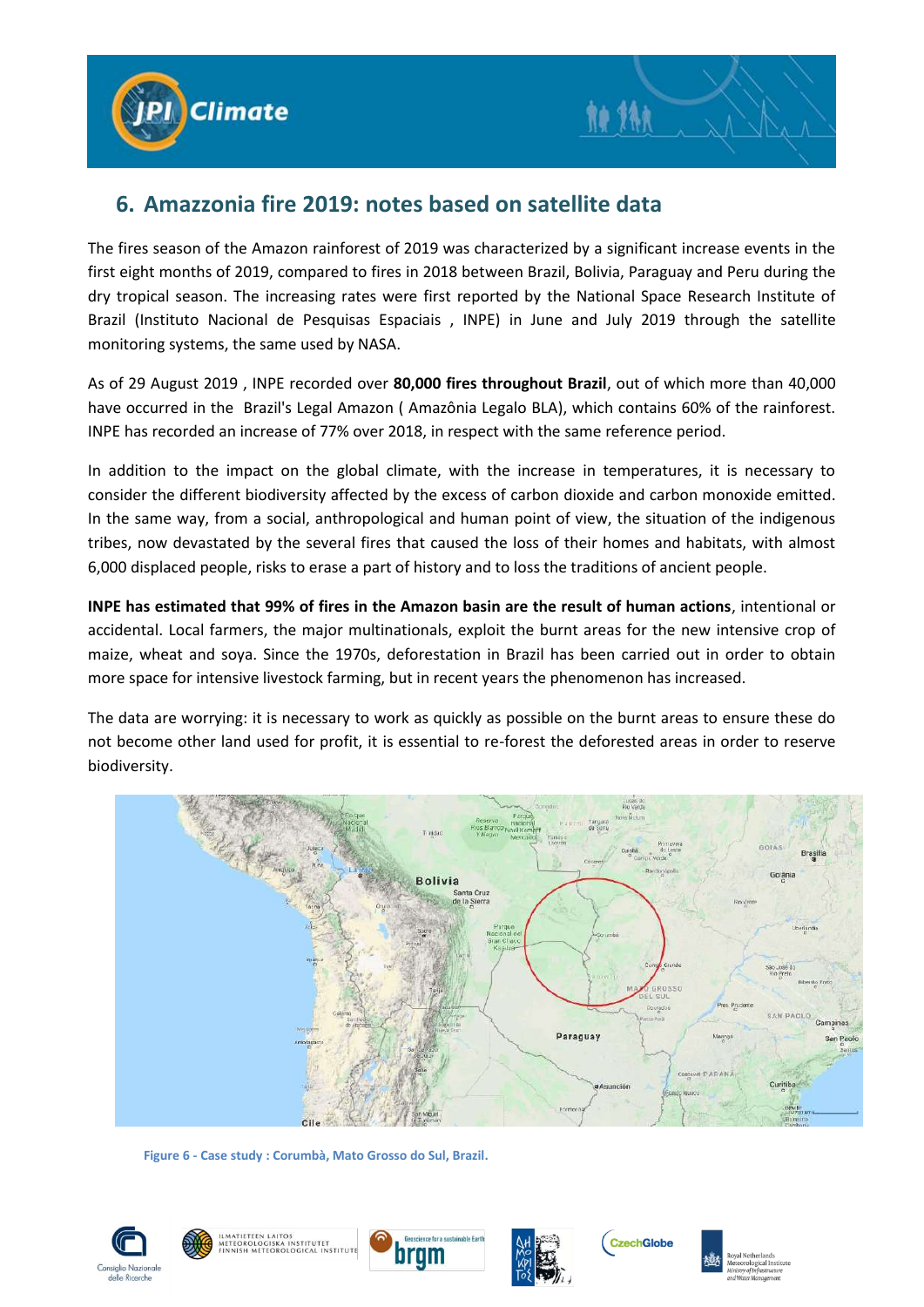





**Figura 7 - Corumbà, Mato Grosso do Sul (Brazil). 05.08.2019. Pre - fire image - atmospheric penetration visualization**



**Figure 8 - Corumbà, Mato Grosso do Sul (Brazil). 28.08.2019. Post - fire image - atmospheric penetration visualization**







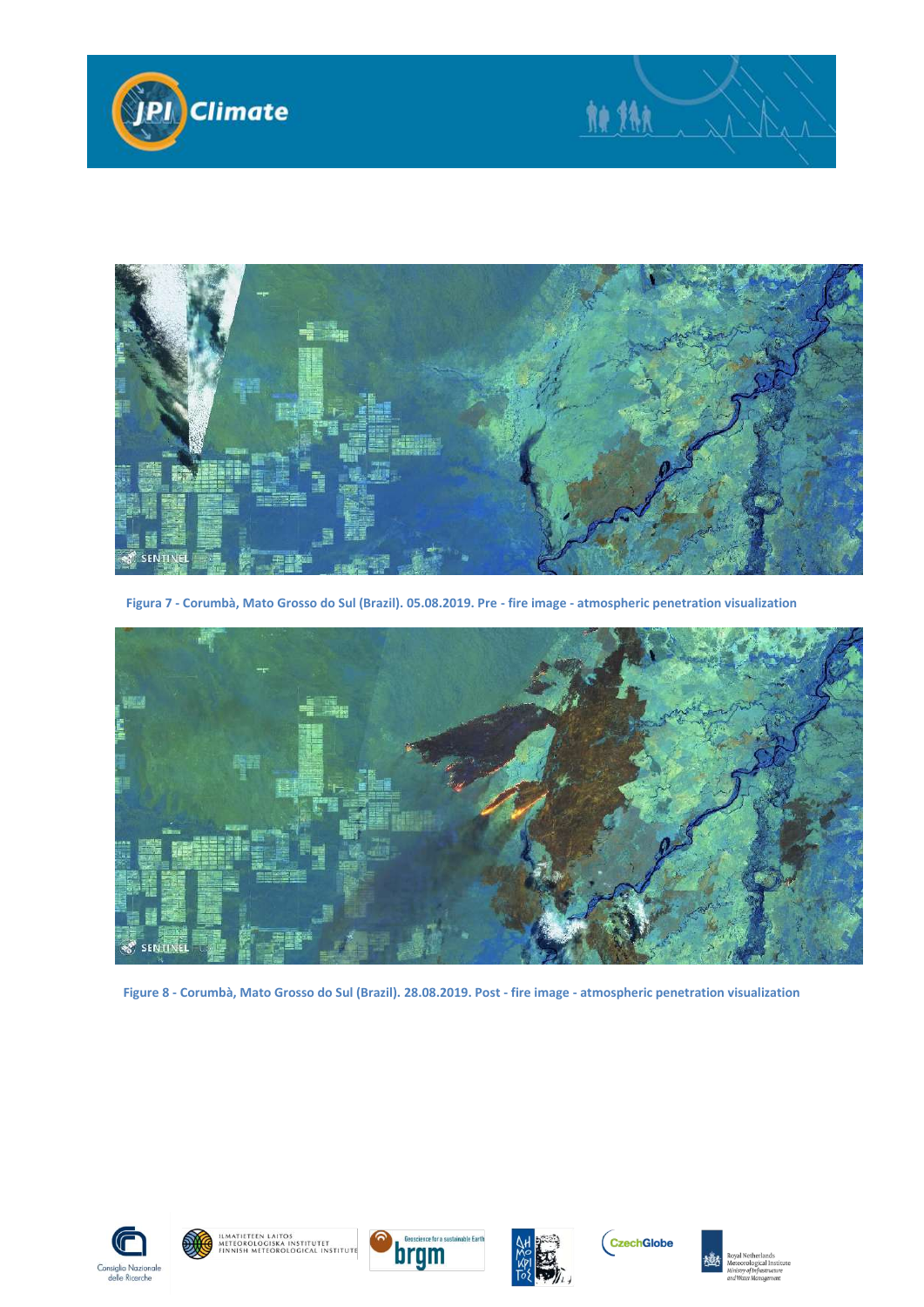

**Ne 24A** 



Fig.4. Polluting emissions during the event.







ble Earth

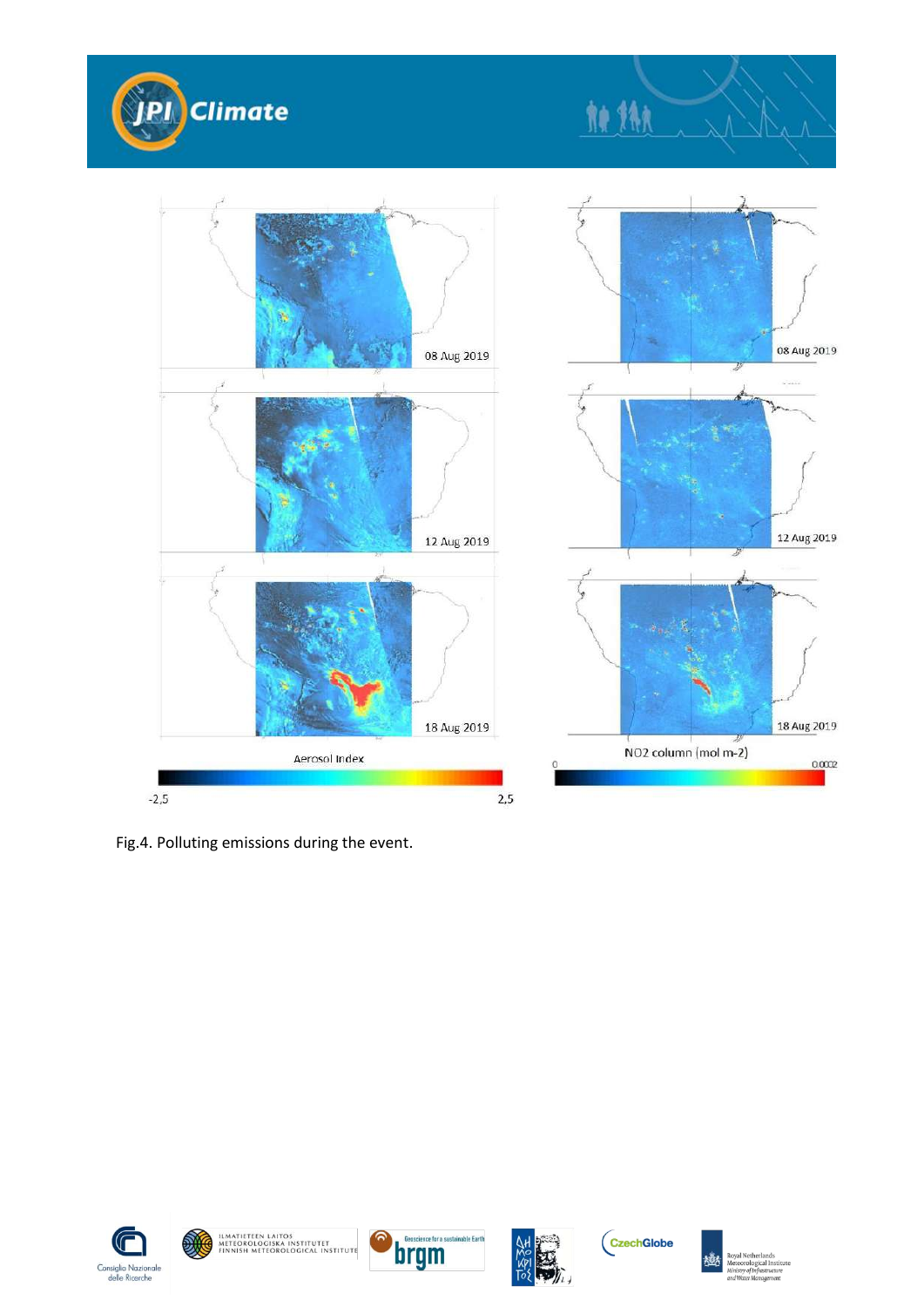



#### **7. The Instituto Nacional de Pesquisas Espaciais (INPE) has expressed interest to be an Associated Partner of SERV\_FORFIRE project**

INPE (*Instituto Nacional de Pesquisas Espaciais*, Brazilian National Institute for Space Research) has recently expressed the interest to the SERV\_FORFIRE project, by joining the project as Associated Partner. In particular, the LABAC (*Laboratório Associado para Computação e Matemática Aplicada*, the Associated Laboratory for Applied Computing and Mathematics) will be involved.

INPE is an institution of the Brazilian federal government, which is controlled by the Ministry of Science, Technology, Innovation and Communications, created in the 1960's with the mission to produce science and technology related to space and terrestrial environments and offer products and unique services for the benefit of Brazil. As part of its mission, INPE also collaborate with several different countries, either by joint research and development programs or by sharing technologies, missions and data.

INPE is involved in research and development in several different areas: space and atmospheric sciences, weather forecast and climate studies, space engineering and technology, earth observation, earth system sciences, satellite tracking and control, etc., including also applied research in any area related to these fields, such as computer science, engineering, physics and mathematics, geotechnologies, etc.

INPE maintains several associated laboratories to support research of its centers and other departments. One of those is **LABAC** (*Laboratório Associado para Computação e Matemática Aplicada*, the Associated Laboratory for Applied Computing and Mathematics). Created in 1986, LABAC's mission is to develop basic and applied research in applied computer science and mathematics for space science, technology and applications, such as meteorology, remote sensing, space geophysics, image processing, astrophysics and aerospace engineering.

Part of the core skills of the laboratory are related to applied artificial intelligence and to several related fields: data science, data mining, time series forecasting, mathematical models' creation and evaluation, image processing, etc. Those skills are complemented by other applied computer science and mathematics fields such as software engineering, high-performance computing, simulation, etc.

LABAC collaborates with other research centers and laboratories at INPE, helping develop models and data analysis solutions for remote sensing, space and solar geophysics, meteorology, astrophysics and aerospace engineering applications. Many of those models and solutions employ one or more methods of artificial intelligence or machine learning.